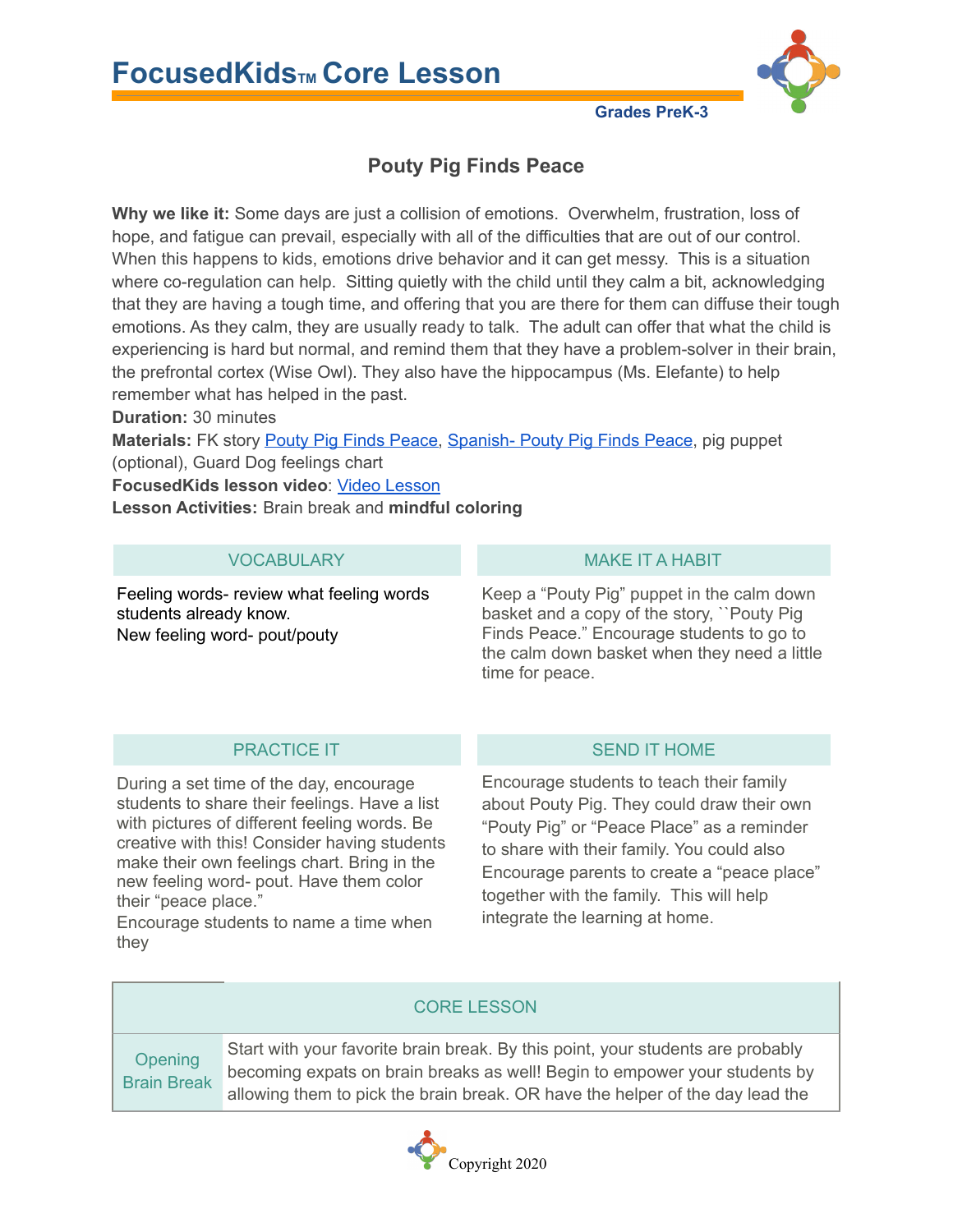

**Grades PreK-3**

|                             | brain break! Remember, the goal of this brain break is to calm our brain in order<br>to get focused for the lesson. See the video lesson page on our website for<br>ideas or modeling.                                                                                                                                                                                                                                                                                                                                                                                                                                                                                                                                                                                                      |
|-----------------------------|---------------------------------------------------------------------------------------------------------------------------------------------------------------------------------------------------------------------------------------------------------------------------------------------------------------------------------------------------------------------------------------------------------------------------------------------------------------------------------------------------------------------------------------------------------------------------------------------------------------------------------------------------------------------------------------------------------------------------------------------------------------------------------------------|
|                             | In the book, Pouty Pig Finds Peace, Wise Owl shows up and notices out loud<br>that Pouty Pig is having a rough day and reflects on what helps Wise Owl when<br>it is experiencing difficult feelings. (Notice that Wise Owl does not tell Pig what<br>to do.) Instead it invites Pig to figure out what will help her feel better using past<br>experience to guide her. Drawing on memory she recalls the Peace Garden,<br>and problem-solves by going there to feel better. She uses the sensory<br>exercises she has learned to relax her body and to focus on the moment.<br>Feeling better, she is ready to return to her normal routine.                                                                                                                                              |
| <b>What to Say</b>          | Start by asking students if they know what the word pout or pouty means.<br>Depending on the developmental age of your students, expand or keep this<br>concept simple. Have students make a pouty face or act pouty with their body.<br>Have fun with this! Do a turn and talk or other engaging conversation starter to<br>get students talking about a time when they felt like pouting or pouted. Share<br>out! As the teacher, model for the class by sharing a time when you felt like<br>pouting. Then, introduce "Pouty Pig" if you have the puppet. If not, begin by<br>introducing the story, "Pouty Pig Finds Peace."<br>Read the story while stopping throughout to ask questions and engage<br>students. If you have the brain puppets, you can pull them out when they have a |
|                             | role in the story.<br>Have fun with the story and make it work for you and your students. You could<br>follow up with advice to Pouty Pig, ideas for how you can help yourself when<br>you feel pouty do what works for you and your group of students.                                                                                                                                                                                                                                                                                                                                                                                                                                                                                                                                     |
| Lesson<br><b>Activity</b>   | Pouty Pig Mindful Coloring                                                                                                                                                                                                                                                                                                                                                                                                                                                                                                                                                                                                                                                                                                                                                                  |
| <b>Closing</b><br>Gratitude | If you haven't started a gratitude practice with your students, now is a great<br>time! In addition to its benefits for adults, research suggests that gratitude is<br>also good for youth, going hand in hand with greater hope and optimism, higher<br>satisfaction with life, and fewer health complaints.<br>Students who experience greater positive emotions may put in more effort to<br>overcome obstacles, engage in classroom activities more, and be less stressed<br>at school. In addition, positive mental health in childhood is linked to educational<br>achievement and professional success later in life.<br>Here is a link to our gratitude lesson with additional ideas on building a gratitude<br>practice in your classroom.                                         |
|                             |                                                                                                                                                                                                                                                                                                                                                                                                                                                                                                                                                                                                                                                                                                                                                                                             |